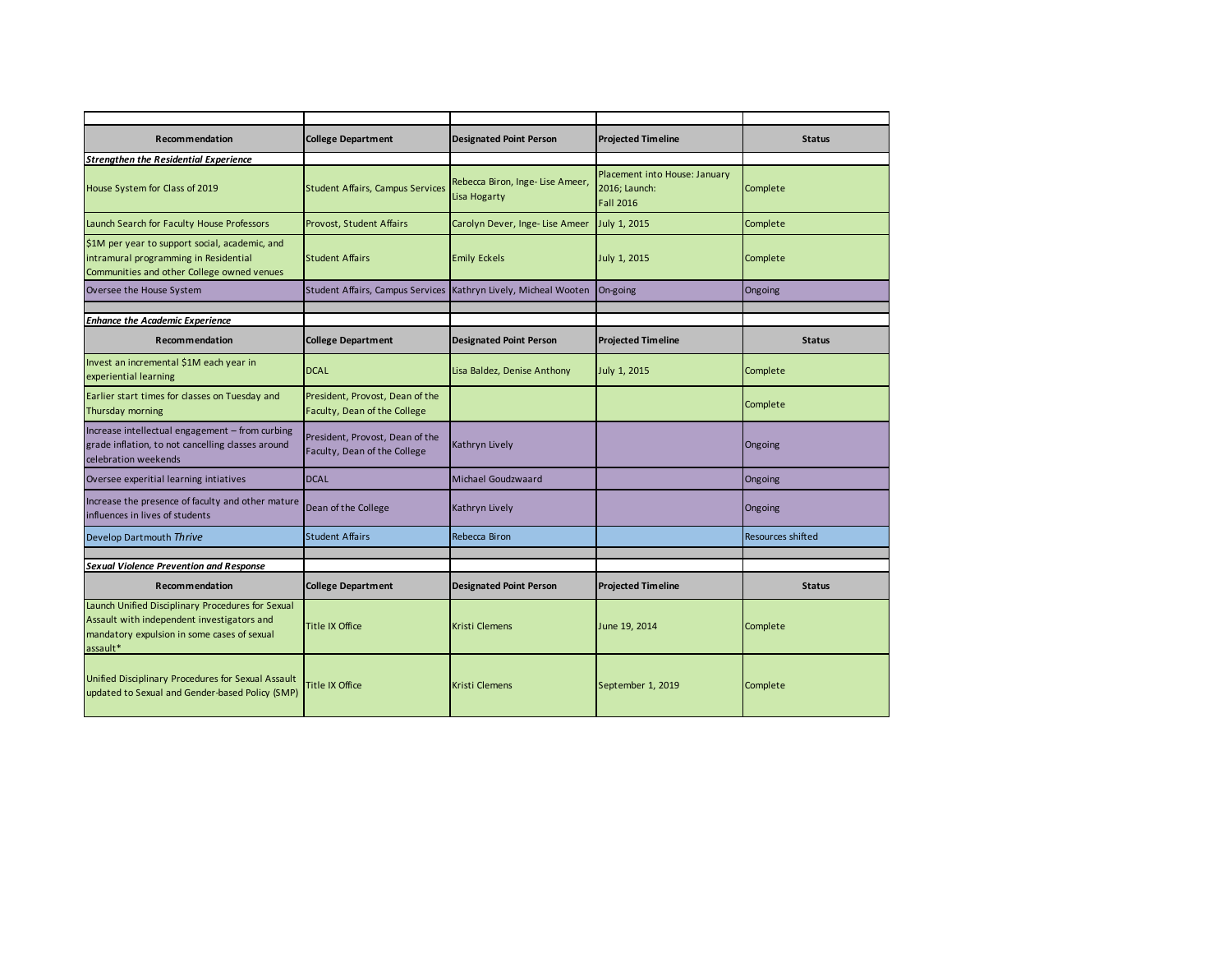| Sexual Violence Prevention and Response cont'd                                                                                                                                                                                                                                                                                                                                                                                                                                                                                                                       |                                       |                                |                                                                                           |               |
|----------------------------------------------------------------------------------------------------------------------------------------------------------------------------------------------------------------------------------------------------------------------------------------------------------------------------------------------------------------------------------------------------------------------------------------------------------------------------------------------------------------------------------------------------------------------|---------------------------------------|--------------------------------|-------------------------------------------------------------------------------------------|---------------|
| Recommendation                                                                                                                                                                                                                                                                                                                                                                                                                                                                                                                                                       | <b>College Department</b>             | <b>Designated Point Person</b> | <b>Projected Timeline</b>                                                                 | <b>Status</b> |
| Hire Title IX Coordinator/Clery Compliance Officer<br>to be responsible for administration of policies,<br>procedures, and data collection to ensure<br>compliance with Title IX of Education Amendments<br>of 1972, the law that bars sex discrimination in<br>federally-funded educational programs, as well as Provost, General Counsel<br>with the Jeanne Clery Disclosure of Campus<br>Security Policy and Campus Crime Statistics Act,<br>which requires universities to report on policies<br>and statistics concerning campus safety and<br>related matters* |                                       |                                | August 2014                                                                               | Complete      |
| Launch campus-wide single website for sexual<br>assault prevention and response*                                                                                                                                                                                                                                                                                                                                                                                                                                                                                     | <b>Title IX Office</b>                | <b>Kristi Clemens</b>          | February 2, 2015                                                                          | Complete      |
| Create an online "Consent Manual"                                                                                                                                                                                                                                                                                                                                                                                                                                                                                                                                    | <b>Student Affairs</b>                | Amanda Childress               | Post for Community Comment:<br>September 2015; In place:<br><b>Fall 2015</b>              | Complete      |
| Develop a Dartmouth-specific safety smartphone<br>app                                                                                                                                                                                                                                                                                                                                                                                                                                                                                                                | Student Affairs, Safety &<br>Security | Harry Kinne & Keysi Montas     | Summer 2015                                                                               | Complete      |
| Introduce a mandatory and comprehensive<br>primary prevention and awareness program on<br>sexual harassment, sexual violence, intimate<br>partner violence, and other forms of sexual<br>misconduct for all employees                                                                                                                                                                                                                                                                                                                                                | Provost                               | <b>Kristi Clemens</b>          | Winter 2019                                                                               | Complete      |
| Introduce responder program for faculty and staff.<br>Co-facilitated by Title IX Coordinator and<br>Counseling and Human Development                                                                                                                                                                                                                                                                                                                                                                                                                                 | Provost, Student Affairs              | <b>Heather Lindkvist</b>       | <b>Fall 2015</b>                                                                          | Complete      |
| Funded an on-campus placement for a Campus<br>Advocate from WISE - the Upper Valley's crisis<br>support, advocacy, and prevention center for<br>domestic violence, sexual assault, and stalking.                                                                                                                                                                                                                                                                                                                                                                     | <b>Title IX Office</b>                | <b>Heather Lindkvist</b>       | Winter 2016                                                                               | Complete      |
| Introduce mandatory four-year sexual violence<br>prevention and education program for students<br>(Sexual Violence Prevention Project)                                                                                                                                                                                                                                                                                                                                                                                                                               | <b>Student Affairs</b>                | Amanda Childress               | Piloting began Fall 2015;<br>Mandatory First Year Experience Complete<br><b>Fall 2019</b> |               |
| Build mandatory upperclass experience of the four-<br>year sexual violence prevention and education<br>program (Sexual Violence Prevention Project)                                                                                                                                                                                                                                                                                                                                                                                                                  | <b>Student Affairs</b>                | Amanda Childress               | Sophomore Experience Fall 2020                                                            | Ongoing       |
|                                                                                                                                                                                                                                                                                                                                                                                                                                                                                                                                                                      |                                       |                                |                                                                                           |               |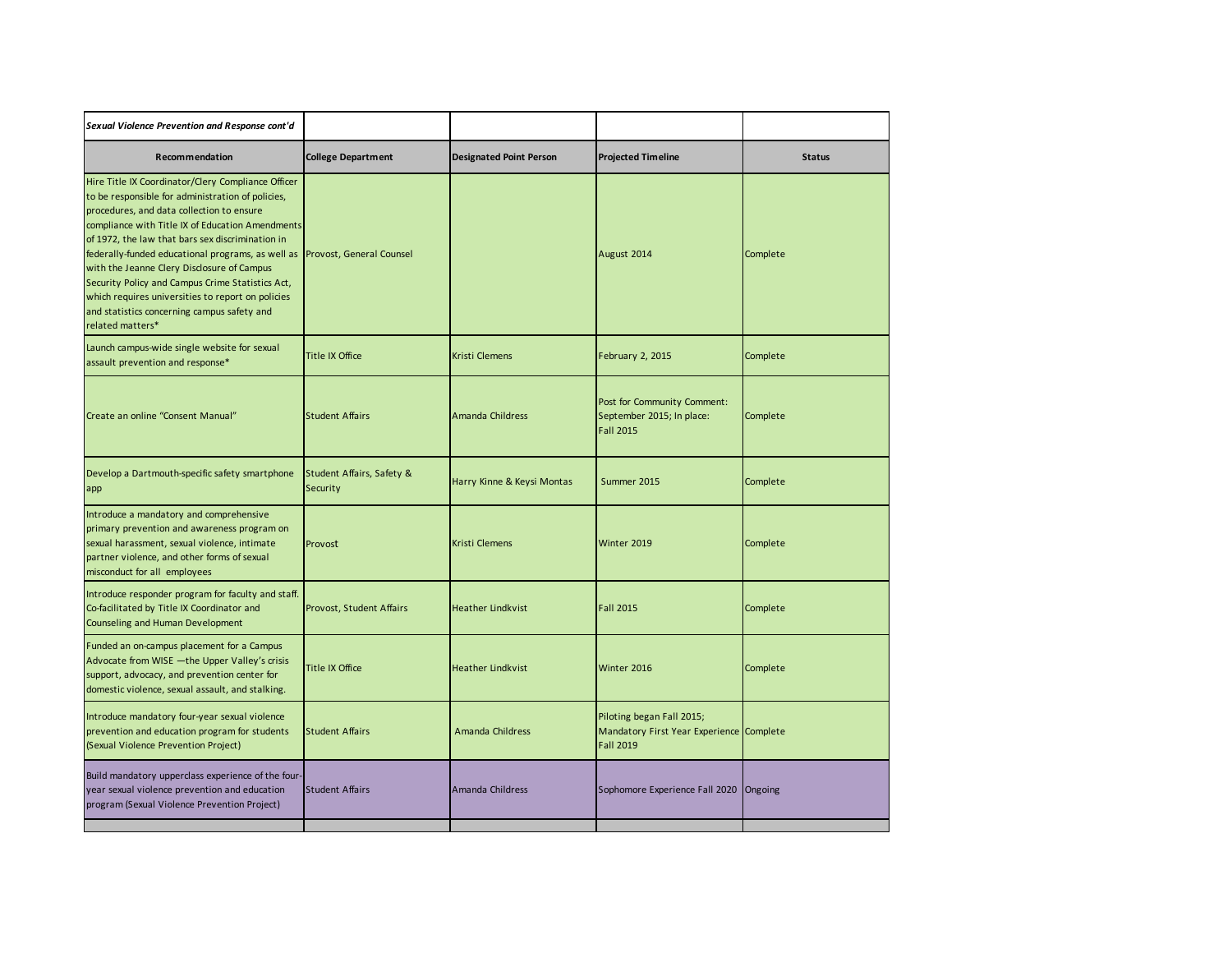| <b>Reduce High Risk Drinking</b>                                                                                                                                                                                                                                       |                           |                                                                                   |                                    |               |
|------------------------------------------------------------------------------------------------------------------------------------------------------------------------------------------------------------------------------------------------------------------------|---------------------------|-----------------------------------------------------------------------------------|------------------------------------|---------------|
| Recommendation                                                                                                                                                                                                                                                         | <b>College Department</b> | <b>Designated Point Person</b>                                                    | <b>Projected Timeline</b>          | <b>Status</b> |
| Prohibit hard alcohol on campus, on the<br>undergraduate residential campus and at<br>undergraduate events                                                                                                                                                             | <b>Student Affairs</b>    | Katharine Strong                                                                  | March 28, 2015                     | Complete      |
| Train Residential Life staff to enforce the new<br>policy, as well as expand the roles of<br>Undergraduate Advisors to include "rounds" on<br>nights when students are likely to drink in the<br>residence halls (Wednesday through Saturday)                          | <b>Student Affairs</b>    | Micheal Wooten                                                                    | March 28, 2015                     | Complete      |
| Social Events and Alcohol Management: require<br>private security and bartenders for social events<br>(Alcohol Management Program Policy)                                                                                                                              | <b>Student Affairs</b>    | Kristi Clemens (Student co-chair: Working Group February 9,<br>Taylor Watson '16) | 2015; Policy in place July 1, 2015 | Complete      |
| Enact Greek Leadership Council's (GLC) policy that<br>excludes first-year students from attending Greek<br>events where alcohol was present for the first six<br>weeks of fall term, through Homecoming<br>weekend*                                                    | <b>Student Affairs</b>    |                                                                                   | September 2013                     | Complete      |
| Track and release data on high risk drinking on<br>campus*                                                                                                                                                                                                             | <b>Student Affairs</b>    | <b>Caitlin Barthelmes</b>                                                         | January 2014                       | Ongoing       |
| Oversee the Alcohol Management Program Policy Student Affairs                                                                                                                                                                                                          |                           | Joseph Castelot                                                                   | July 1, 2015                       | On-going      |
| Continuation and expantion of Brief Alcohol<br>Screening and Intervention for College Students<br>(BASICS), an evidence-based program that has<br>shown significant reduction in college student high<br>risk drinking through the use of motivational<br>interviewing | <b>Student Affairs</b>    | <b>Brian Bowden</b>                                                               | Summer 2011                        | Ongoing       |
| Provide universal screening and brief motivational<br>interviewing (BMI) in Health Services                                                                                                                                                                            | <b>Student Affairs</b>    | Ann Bracken                                                                       | Summer 2011                        | Ongoing       |
|                                                                                                                                                                                                                                                                        |                           |                                                                                   |                                    |               |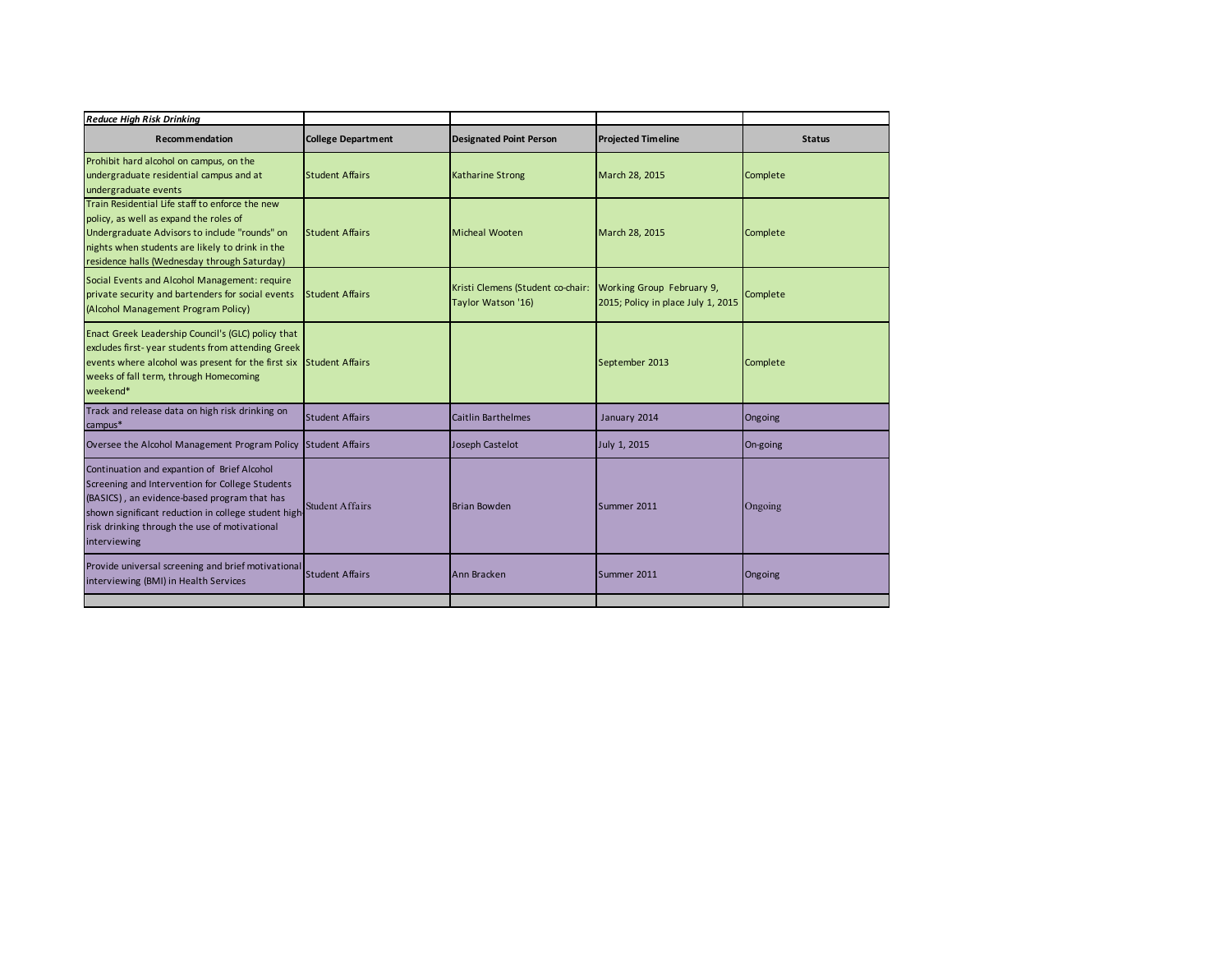| Promote a Diverse and Inclusive Campus                                                                                                                                        |                                        |                                |                                                                |               |
|-------------------------------------------------------------------------------------------------------------------------------------------------------------------------------|----------------------------------------|--------------------------------|----------------------------------------------------------------|---------------|
| Recommendation                                                                                                                                                                | <b>College Department</b>              | <b>Designated Point Person</b> | <b>Projected Timeline</b>                                      | <b>Status</b> |
| Launch Aspen Institute's Franklin Project, which<br>helps admitted students find Gap Year projects if<br>they wish                                                            | <b>Student Affairs</b>                 | Roger Woolsey                  | September 2015-2017                                            | Complete      |
| Conduct AAU campus climate sexual assault<br>survey of all students                                                                                                           | Provost                                | Alicia Betsinger               | <b>AAU Sexual Assault Climate</b><br>Survey: April 2015 & 2017 | Complete      |
| Conduct campus climate survey of all faculty, staff<br>and students                                                                                                           | Provost                                | <b>Denise Anthony</b>          | Dartmouth Campus Climate: Fall<br>2015                         | Complete      |
| Appointed an Associate Provost dedicated to<br>expanding the diversity of the faculty and post-<br>doctoral programs                                                          | Provost                                | Dean Lacy                      | October 2014                                                   | Complete      |
| Designated funds to support hiring faculty from<br>underrepresented groups                                                                                                    | Provost                                | <b>Carolyn Dever</b>           | In place                                                       | Complete      |
| Welcome Additional Veterans to the first year<br>class through the POSSE program                                                                                              | <b>Admissions &amp; Financial Aid</b>  | Maria Laskaris                 | 2016-2018                                                      | Complete      |
| Place a high priority on recruiting a broad socio-<br>economic demographic as well as ensuring<br>financial aid is available for those who need it                            | Provost, Admissions<br>& Financial Aid | Rebecca Biron                  |                                                                | Ongoing       |
| Examine ways to enhance our financial aid<br>offerings to ensure all enrolled students are able<br>to engage fully in the Dartmouth experience                                | Provost, Admissions<br>& Financial Aid | Dino Koff                      |                                                                | Ongoing       |
| Build on the E.E. Just Program to explore new<br>avenues for attracting and supporting the most<br>talented high school students regardless of their<br>socio-economic status | President, Provost                     | <b>Craig Sutton</b>            |                                                                | On-going      |
|                                                                                                                                                                               |                                        |                                |                                                                |               |